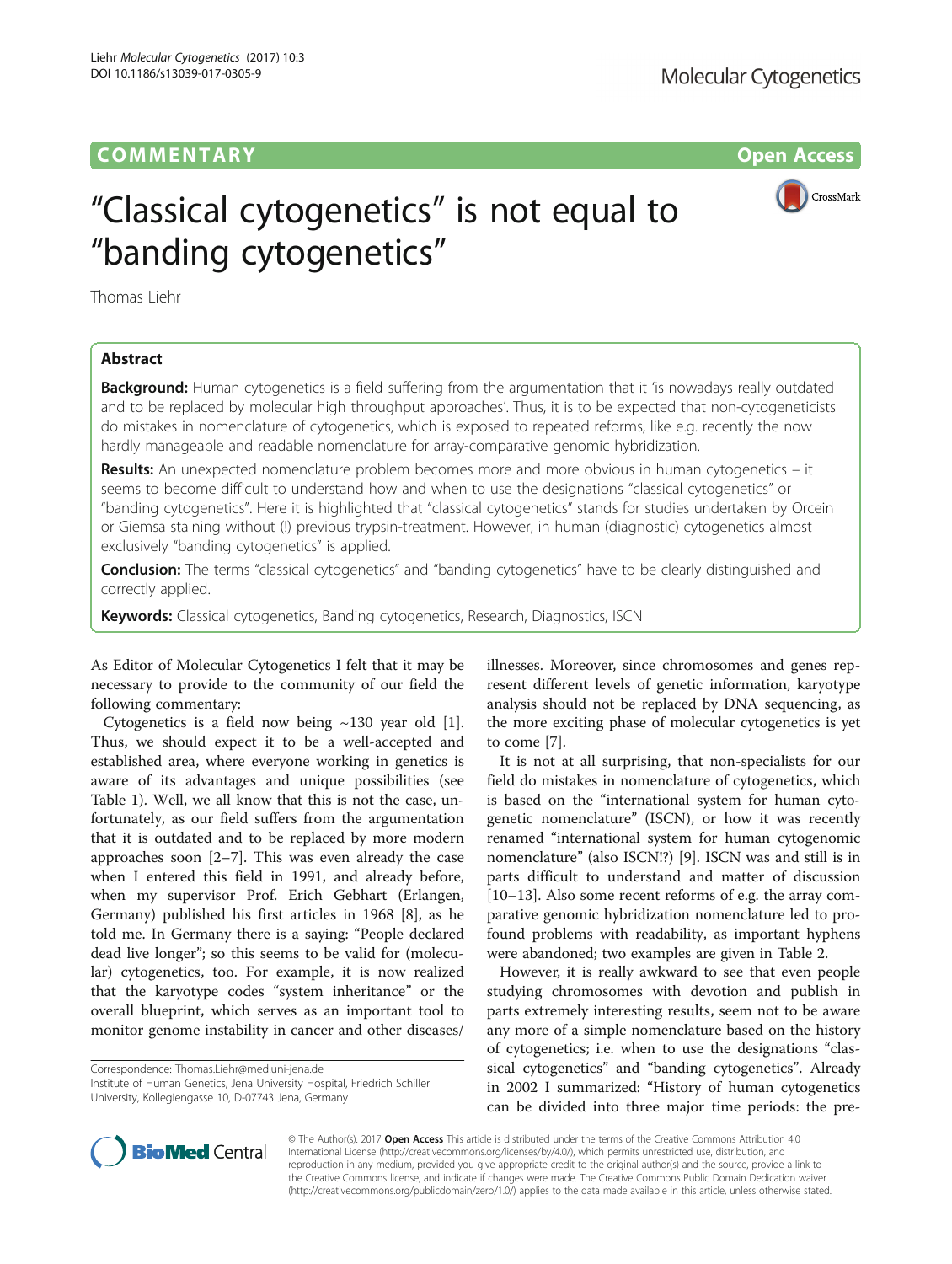<span id="page-1-0"></span>Table 1 Advantages and unique features of (molecular) cytogenetics compared to other approaches

|  | Features of (molecular) cytogenetics |  |
|--|--------------------------------------|--|
|  |                                      |  |

1. Analyses on single cell level

2. Analyses of whole genome

3. Quick and simple detection of gross genetic alterations

4. All kinds of structural changes can be detected irrespective if balanced or unbalanced

5. Analyses 'in situ' not 'in vitro'

6. Sex mismatched contamination can be detected easily

7. Low level mosaics are detectable on routine bases

8. Monitor cell population stability and heterogeneity by comparing the rates of clonal and non clonal karyotypes

banding era (1879–1970), the pure banding era (1970– 1986) and the molecular cytogenetic era (1986–today). The prebanding era is characterized by the first visualization the word "chromosome" (from chroma = color and soma = body) in 1888, the determination of the correct modal human chromosome number in 1956 and the detection of the first chromosomal abnormality in Down syndrome in 1959. The banding era started with the discovery of the Qbanding method by Dr. Lore Zech (Upsala) in 1970 [[14\]](#page-2-0). Many more chromosomal abnormalities, such as translocations, inversions, deletions and insertions, could be detected from now on. Currently, the GTG-banding approach (G-bands by Trypsin using Giemsa) [[15](#page-2-0)] is still the gold-standard for all cytogenetic techniques. However, the pure banding era ended in 1986 with the first molecular cytogenetic experiment on human chromosomes" [1].

For the nomenclature problem raised here it is important to recall that the pre-banding era was characterized by the exclusive ability to stain human chromosomes in one color, e.g. Orcein or Giemsa staining without (!) trypsintreatment. In case someone does a study like that, which is still routinely done in many animal chromosomes [[16](#page-2-0)], or in mutagenesis studies [8], he performs a "classical cytogenetic study". Still, nowadays no-one will do "classical cytogenetics" in human clinical diagnostic applications, as here we routinely apply "banding cytogenetics"!

Table 2 Comparison of readability of microarray-based chromosome nomenclature of 2013 [[17\]](#page-2-0) and 2016 edition of ISCN [9] in two examples

| $\cdots$  |                                                    |                                                  |  |  |
|-----------|----------------------------------------------------|--------------------------------------------------|--|--|
|           | Nomenclature acc. to<br>2013 edition of ISCN [17]  | Nomenclature acc. to 2016<br>edition of ISCN [9] |  |  |
| Example 1 | arr[hq19] 12p13.33p11.1<br>(84,917-34,382,567)x3   | arr[GRCh37] 12p13.33p11.1<br>(84917 34382567)x3  |  |  |
| Example 2 | arr[hq19] 21q11.2q22.3<br>(9,931,865-46,914,745)x1 | arr[GRCh37] 21q11.2q22.3<br>(9931865_46914745)x1 |  |  |

Unfortunately, it is not hard to find published studies where this difference was not considered (I intentionally do not refer to them here). Also as editor and referee I get more and more submissions with the statement 'we did classical cytogenetics in this clinical case'. And I have to say then: 'no you did not, you did banding cytogenetics; please correct that point before we can accept your publication'.

So I herewith want to appeal to all specialists doing banding cytogenetics and who publish or talk about it, please denominate correctly the approach you use. Remember and teach to your students that "classical cytogenetics" is not equal to "banding cytogenetics".

Thanks a lot.

## Abbreviations GTG: G-bands by Trypsin using Giemsa

Acknowledgement

Not applicable.

## Funding

None.

## Availability of data and materials

All data generated or analyzed during this study are included in this published article [and its supplementary information files].

#### Authors' contributions

TL is fully responsible for this editorial.

#### Competing interests

The authors declare that they have no competing interests.

### Consent for publication

Not applicable.

Ethics approval and consent to participate Not applicable.

Received: 4 January 2017 Accepted: 10 February 2017 Published online: 16 February 2017

#### References

- 1. Liehr T, Claussen U. Current developments in human molecular cytogenetic techniques. Curr Mol Med. 2002;2:269–84.
- 2. Srebniak MI, Boter M, Oudesluijs GO, Cohen-Overbeek T, Govaerts LC, Diderich KE, et al. Genomic SNP array as a gold standard for prenatal diagnosis of foetal ultrasound abnormalities. Mol Cytogenet. 2012;5:14.
- 3. Kooper AJ, Pieters JJ, Faas BH, Hoefsloot LH, van der Burgt I, Zondervan HA, et al. Is routine karyotyping required in prenatal samples with a molecular or metabolic referral? Mol Cytogenet. 2012;5:7.
- 4. Park SJ, Jung EH, Ryu RS, Kang HW, Ko JM, Kim HJ, et al. Clinical implementation of whole-genome array CGH as a first-tier test in 5080 pre and postnatal cases. Mol Cytogenet. 2011;4:12.
- 5. Fauzdar A. Non-invasive prenatal testing (NIPT): a better option for patients. Mol Cytogenet. 2014;7:I17.
- 6. Manvelyan M, Cremer FW, Lancé J, Kläs R, Kelbova C, Ramel C, et al. New cytogenetically visible copy number variant in region 8q21.2. Mol Cytogenet. 2011;4:1.
- 7. Heng HH, Regan SM, Liu G, Ye CJ. Why it is crucial to analyze non clonal chromosome aberrations or NCCAs? Mol Cytogenet. 2016;9:15.
- Gebhart E. Non-chance distribution of 8-hydroxyquinoline sulfate-induced chromatid breaks. Naturwissenschaften. 1968;55:45.
- 9. ISCN 2016. In: McGowan-Jordan J, Simons A, Schmid M, editors. An international system for human cytogenomic nomenclature (2016). Basel, Freiburg: Karger; 2016.